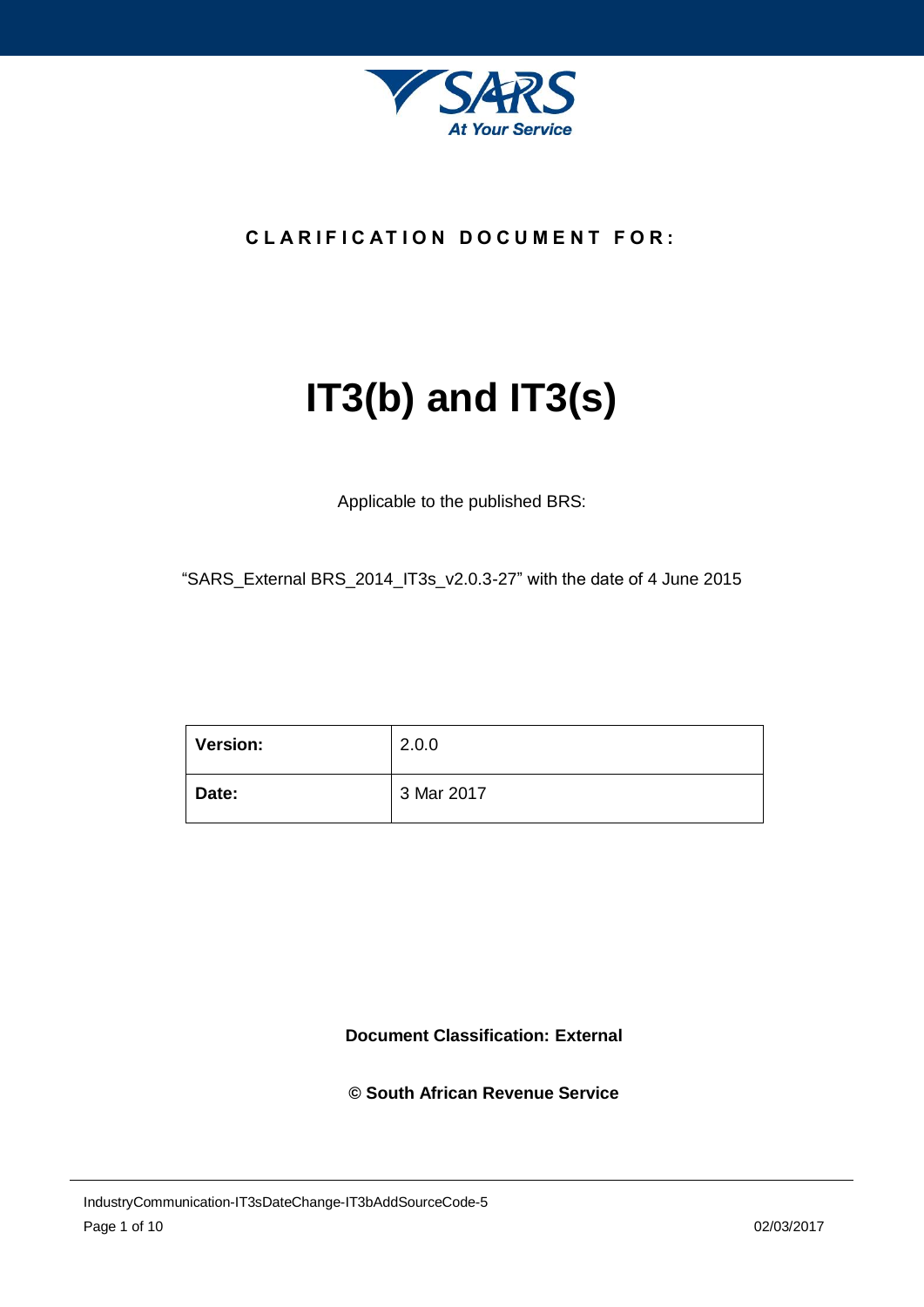# <span id="page-1-0"></span>**1. DOCUMENT MANAGEMENT**

# <span id="page-1-1"></span>**1.1. Revision History**

| <b>Revision History</b> |                |                                                                      |             |  |  |  |  |  |  |  |
|-------------------------|----------------|----------------------------------------------------------------------|-------------|--|--|--|--|--|--|--|
| <b>Date</b>             | <b>Version</b> | <b>Description</b>                                                   | Author/s    |  |  |  |  |  |  |  |
| 14 Dec 2016             | V1.0.0         | <b>Public Version</b>                                                | <b>SARS</b> |  |  |  |  |  |  |  |
| 2 Mar 2017              | V2.0.0         | Public Version – amendments to V1.0.0 is provided<br>in pink colour. | <b>SARS</b> |  |  |  |  |  |  |  |

## <span id="page-1-2"></span>**1.2. Table of Content**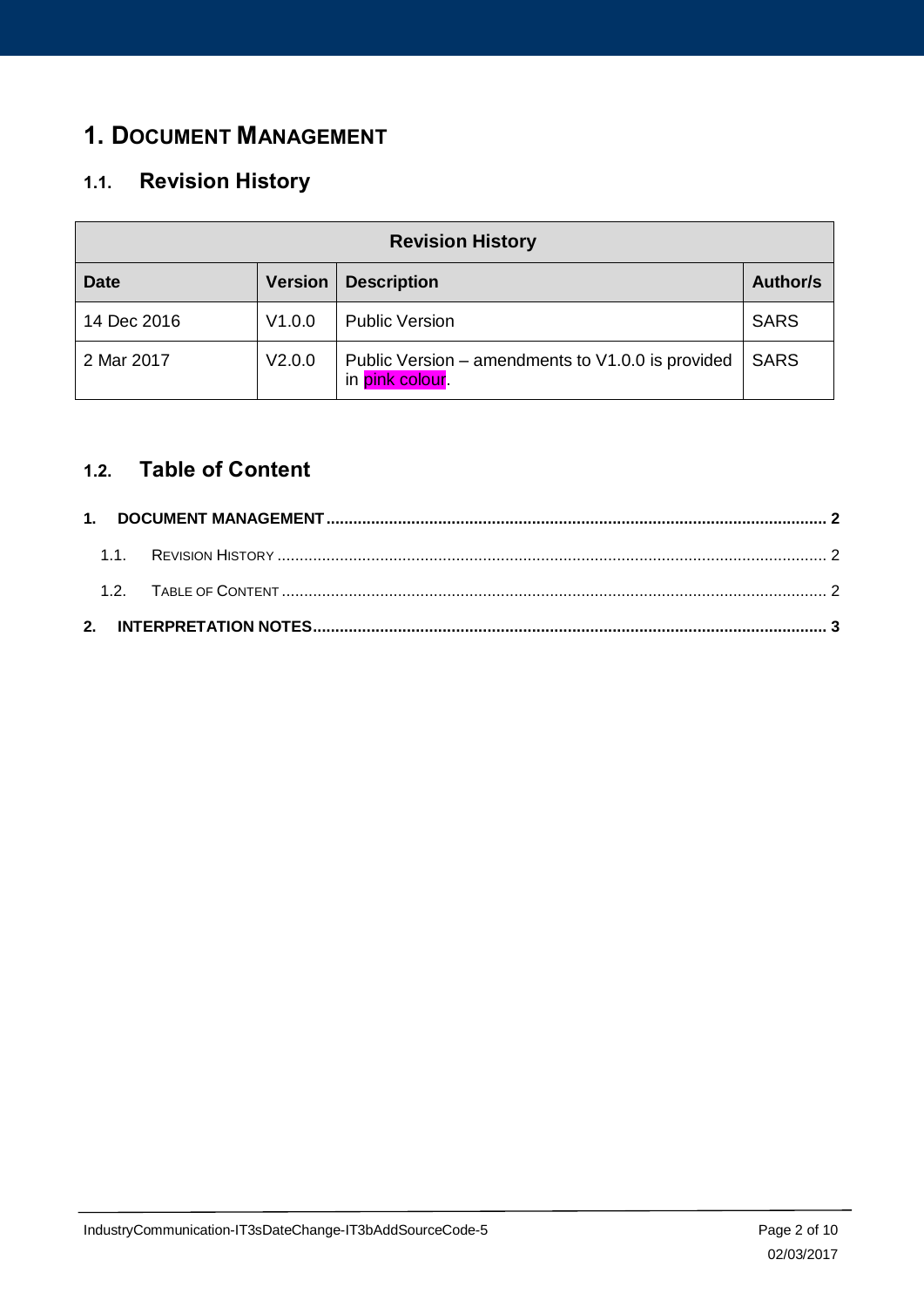# **2. INTERPRETATION NOTES**

The interpretation notes contained in this document are applicable to the BRS with the title and version "SARS\_External BRS\_2014\_IT3s\_v2.0.3-27" with the date of 4 June 2015.

This document is a summary of the minor changes due to law or system integration.

#### **2.1. New transfer in, transfer out and withdrawal source codes added for Tax Free Investments – IT3(s)**

The following new source codes are available for use with Tax Free Investment IT3(s) data submissions:

4247 – Tax free investment account – transfer out

4246 – Tax free investment account – transfer in

4248 – Tax free investment account – withdrawal

This means that the "7.15 Appendix N – IT3(s) ITS Source Codes Table" of the BRS changes;

**From;**

## 7.15 Appendix N - IT3(s) ITS Source Codes Table

This table provides income source codes that are used for the purpose of IT3(s) extracts.

| Code | <b>Transaction Type</b>                                       |
|------|---------------------------------------------------------------|
| 4239 | Tax free investment account - net return on investment profit |
| 4240 | Tax free investment account - net return on investment loss   |
| 4219 | Tax free investment account - contribution                    |
| 4241 | Tax free investment account - interest                        |
| 4242 | Tax free investment account - dividends                       |
| 4243 | Tax free investment account - capital gain                    |
| 4244 | Tax free investment account - capital loss                    |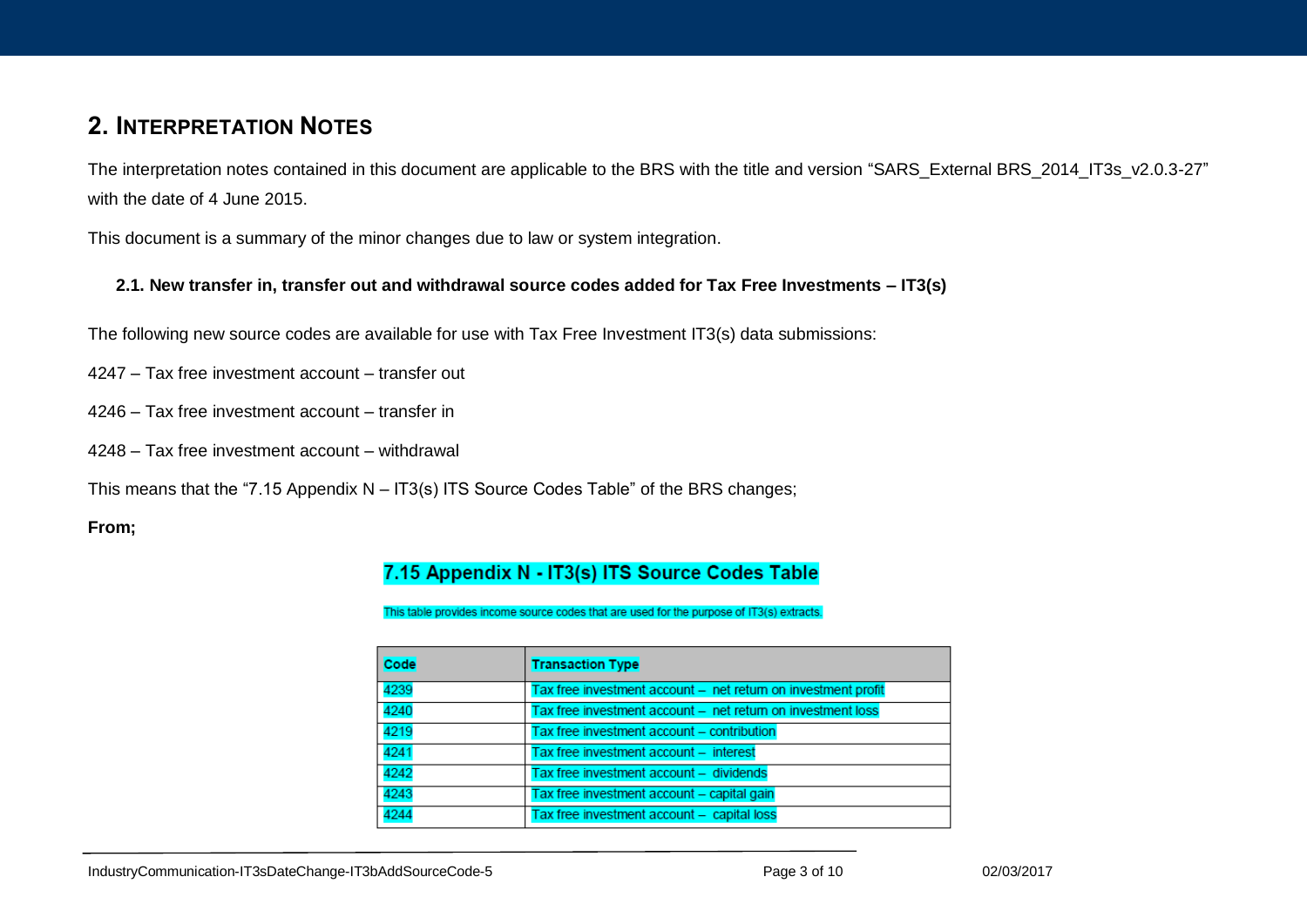## 7.15 Appendix N - IT3(s) ITS Source Codes Table

This table provides income source codes that are used for the purpose of IT3(s) extracts.

| Code | <b>Transaction Type</b>                                       |
|------|---------------------------------------------------------------|
| 4239 | Tax free investment account - net return on investment profit |
| 4240 | Tax free investment account - net return on investment loss   |
| 4219 | Tax free investment account - contribution                    |
| 4247 | Tax free investment account - transfer out                    |
| 4246 | Tax free investment account - transfer in                     |
| 4248 | Tax free investment account - withdrawal                      |
| 4241 | Tax free investment account - interest                        |
| 4242 | Tax free investment account - dividends                       |
| 4243 | Tax free investment account - capital gain                    |
| 4244 | Tax free investment account - capital loss                    |

Also view the rule application around these source codes in Section 2.2 below.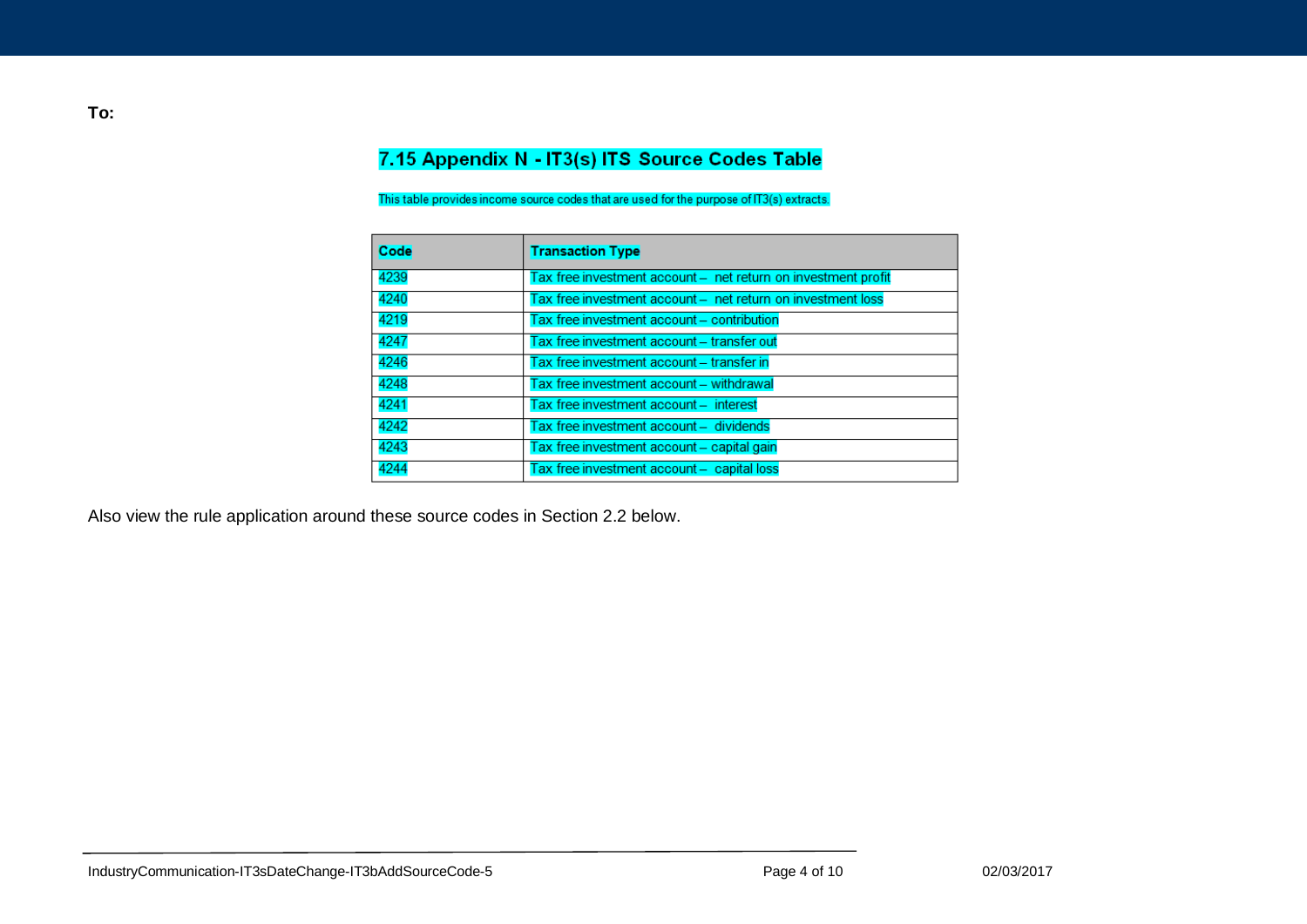#### **2.2. Transfer date postponed to 2018-03-01 for Tax Free Investments and amended source code rules - IT3(s)**

Per National Treasury communication – 28 February 2017 it is required to change the date that Tax Free Investment transfers are allowed from "2016- 03-01" to  $"2018-03-01"$ .

This means that the BRS Field 98 (Transaction Type), changes;

#### **From;**

|  | 98. | Transaction<br><b>Type</b> | Transaction Type: e.g.<br>Contribution, Transfer In,<br>Transfer Out etc. |  |  |  | <b>FIX</b> |  |  | Must be value from<br><b>Transaction Type</b><br>Appendix 7.16 |  | Codes = $02$ or $03$<br>(Transfer In or Out)<br>would only be allowed<br>when Transaction Date<br>(Field 97) >= 2016-03- |
|--|-----|----------------------------|---------------------------------------------------------------------------|--|--|--|------------|--|--|----------------------------------------------------------------|--|--------------------------------------------------------------------------------------------------------------------------|
|--|-----|----------------------------|---------------------------------------------------------------------------|--|--|--|------------|--|--|----------------------------------------------------------------|--|--------------------------------------------------------------------------------------------------------------------------|

**To:**

| 98. | Fransaction<br><b>Type</b> | Transaction Type: e.g.<br>Contribution, Transfer In,<br>Transfer Out-etc. |  |  |  |  |  | Must be value from<br><b>Transaction Type</b><br>Appendix 7.16 | $\text{Codes} = 02$ or 03<br>(Transfer In or Out)<br>would only be allowed<br>when Transaction Date<br>(Field 97) >= 2018-03- |
|-----|----------------------------|---------------------------------------------------------------------------|--|--|--|--|--|----------------------------------------------------------------|-------------------------------------------------------------------------------------------------------------------------------|
|-----|----------------------------|---------------------------------------------------------------------------|--|--|--|--|--|----------------------------------------------------------------|-------------------------------------------------------------------------------------------------------------------------------|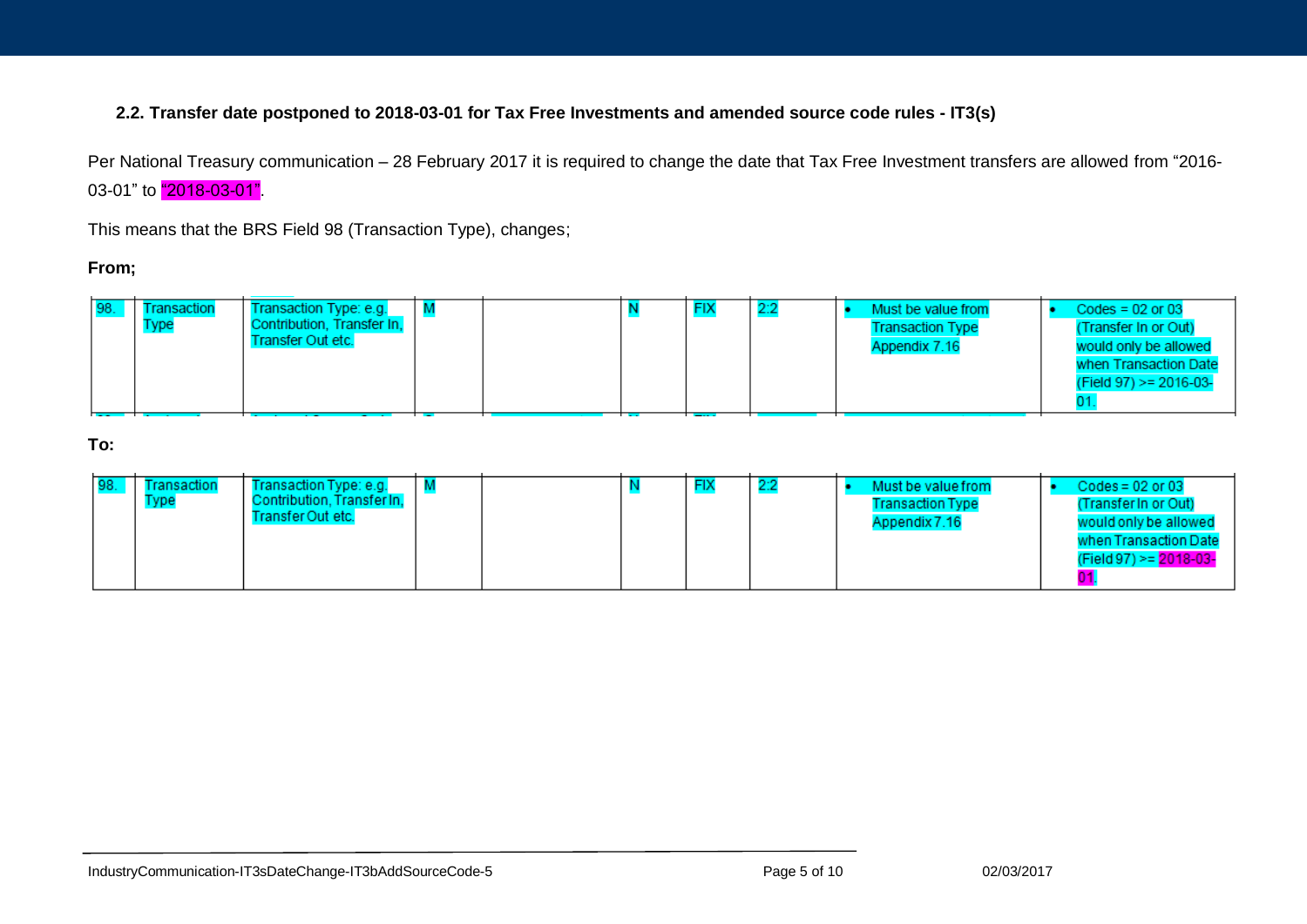Furthermore the date change is incorporated in the condition rules of Field 99 (Assigned Source Code), must change from "2016-03-01" to "2018-03-01".

This means that the BRS Field 99 (Assigned Source Code) changes;

## **From;**

| 99. | Assigned    | <b>Assigned Source Code</b> |  | <b>If Transaction</b> | FIX | $0:0 -$ | If value populated, then it |  |
|-----|-------------|-----------------------------|--|-----------------------|-----|---------|-----------------------------|--|
|     | Source Code |                             |  | Type (Field 98)       |     | conditi | has to be 4219 as           |  |
|     |             |                             |  | has an                |     | on not  | referenced in Source        |  |
|     |             |                             |  | associated            |     | met     | <b>Codes Table Type</b>     |  |
|     |             |                             |  | Source Code           |     | $4:4 -$ | Appendix 7.15.              |  |
|     |             |                             |  | (Appendix             |     | conditi |                             |  |
|     |             |                             |  | 7.15) then this       |     | on met  |                             |  |
|     |             |                             |  | field is              |     |         |                             |  |
|     |             |                             |  | mandatory;            |     |         |                             |  |
|     |             |                             |  | Else field is         |     |         |                             |  |
|     |             |                             |  | NULL.                 |     |         |                             |  |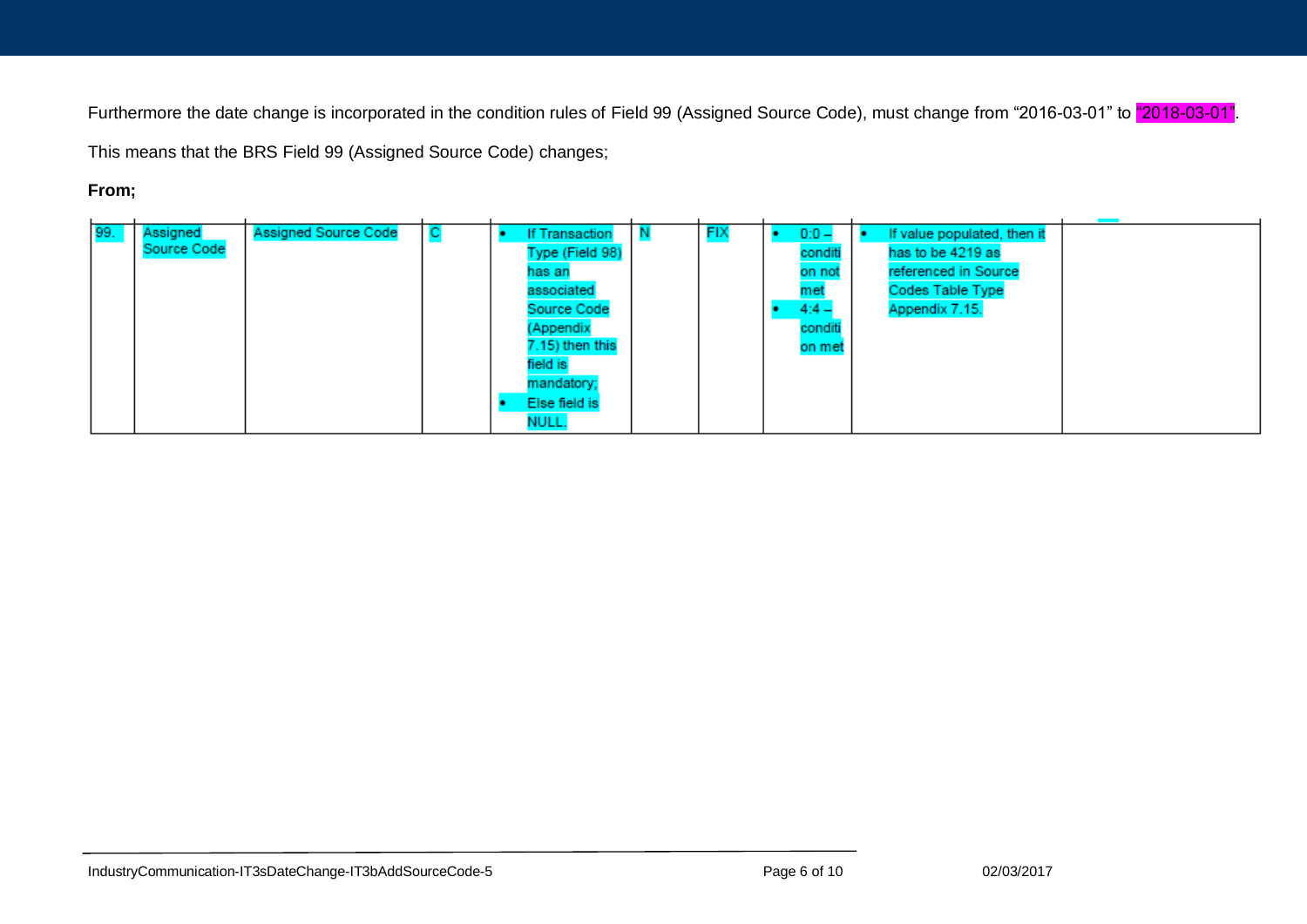**To:**

| 99. | Assigned<br>Source Code | Assigned Source Code | $\mathbf C$ | <b>IF Transaction</b>      | $\overline{\mathbf{N}}$ | <b>FIX</b> | $0:0 -$<br>۰. | Must be value from<br>۰. |
|-----|-------------------------|----------------------|-------------|----------------------------|-------------------------|------------|---------------|--------------------------|
|     |                         |                      |             | Type (Field 98)            |                         |            | field         | Source Codes Table Type  |
|     |                         |                      |             | = 01 THEN has              |                         |            | contai        | Appendix 7.15.           |
|     |                         |                      |             | to be = $4219$ .           |                         |            | ns no         |                          |
|     |                         |                      |             | <b>IF Transaction</b><br>٠ |                         |            | value         |                          |
|     |                         |                      |             | Type (Field 98)            |                         |            | $4:4 -$<br>٠  |                          |
|     |                         |                      |             | $= 02$ AND                 |                         |            | field         |                          |
|     |                         |                      |             | Transaction                |                         |            | contai        |                          |
|     |                         |                      |             | Date (Field 97)            |                         |            | ns a          |                          |
|     |                         |                      |             | $\ge$ = 2018-03-01         |                         |            | value         |                          |
|     |                         |                      |             | THEN has to                |                         |            |               |                          |
|     |                         |                      |             | $be = 4246 OR$             |                         |            |               |                          |
|     |                         |                      |             | allow NULL                 |                         |            |               |                          |
|     |                         |                      |             | value.                     |                         |            |               |                          |
|     |                         |                      |             | <b>IF Transaction</b><br>٠ |                         |            |               |                          |
|     |                         |                      |             | Type (Field 98)            |                         |            |               |                          |
|     |                         |                      |             | $= 03$ AND                 |                         |            |               |                          |
|     |                         |                      |             | Transaction                |                         |            |               |                          |
|     |                         |                      |             | Date (Field 97)            |                         |            |               |                          |
|     |                         |                      |             | $\ge$ = 2018-03-01         |                         |            |               |                          |
|     |                         |                      |             | THEN has to                |                         |            |               |                          |
|     |                         |                      |             | $be = 4247 OR$             |                         |            |               |                          |
|     |                         |                      |             | allow NULL                 |                         |            |               |                          |
|     |                         |                      |             | value.                     |                         |            |               |                          |
|     |                         |                      |             |                            |                         |            |               |                          |
|     |                         |                      |             | <b>IF Transaction</b><br>٠ |                         |            |               |                          |
|     |                         |                      |             | Type (Field 98)            |                         |            |               |                          |
|     |                         |                      |             | $= 04$ THEN                |                         |            |               |                          |
|     |                         |                      |             | field has to be            |                         |            |               |                          |
|     |                         |                      |             | $= 4248$ OR                |                         |            |               |                          |
|     |                         |                      |             | allow NULL                 |                         |            |               |                          |
|     |                         |                      |             | value.                     |                         |            |               |                          |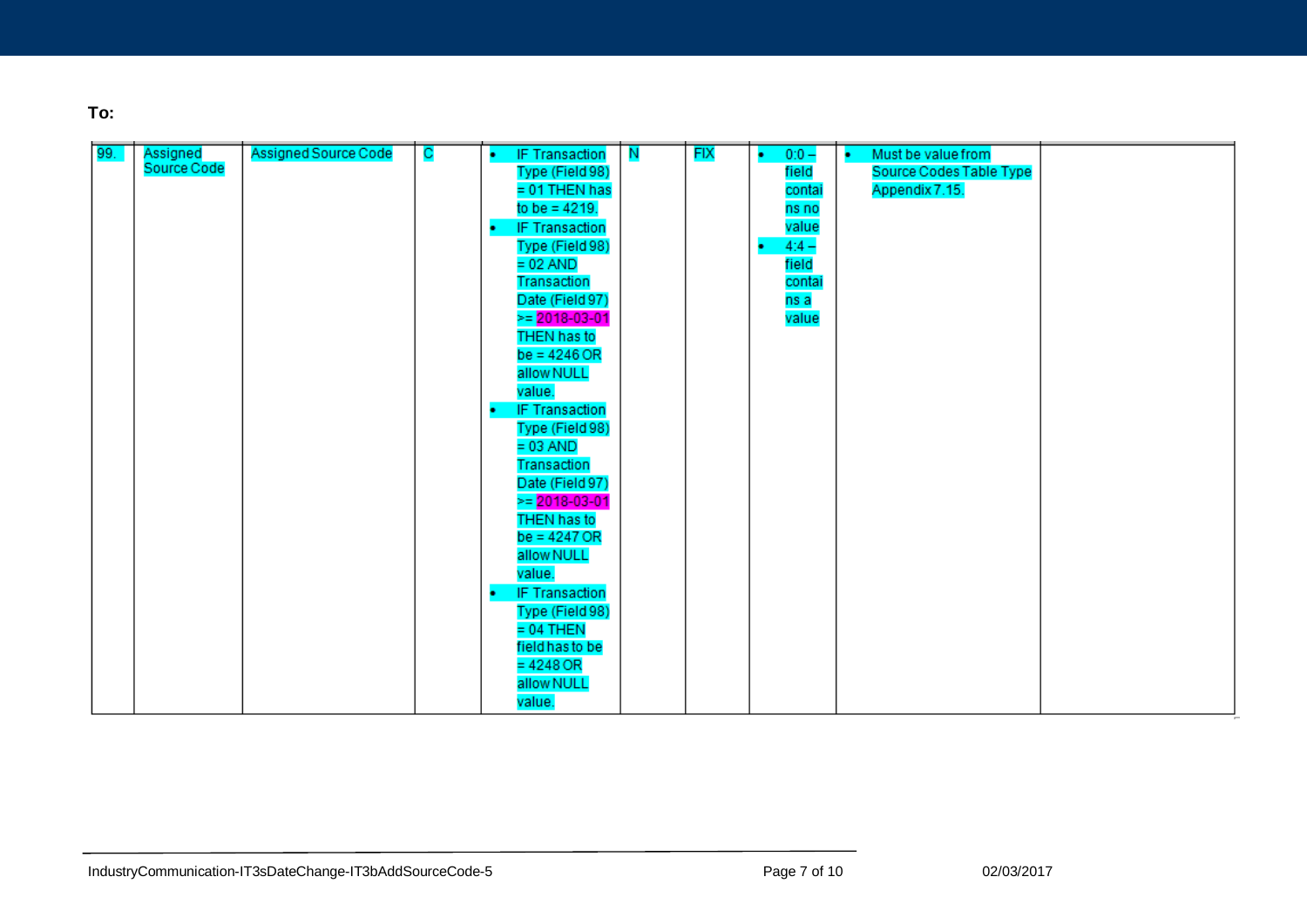**2.3. IT3(b) new source codes 4214 'Other Income', and 4292 "Dividends deemed to be income in terms of s8E and s8EA"**

Two new source codes are to be added for use in IT3(b) data submissions:

- "Other Income" 4214
- "Dividends deemed to be income in terms of s8E and s8EA" 4292

This means that the BRS "7.2 Appendix B – IT3(b) Source Codes Table" changes;

**From;**

# 7.2 Appendix B - IT3(b) Source Codes Table

This table provides income source codes that are used for the purpose of IT3(b) extracts.

| Income Source Code | <b>Description</b>                                                                                                              |
|--------------------|---------------------------------------------------------------------------------------------------------------------------------|
| 4201               | Local interest (including amounts received / accrued in respect of<br>Sharia compliant finance arrangements under section 24JA) |
| 4202               | Dividends/Dividends from a unit trust company/Other dividends -<br>excluding dividends from a foreign source                    |
|                    | Note: This Income source code may only be used for local dividends<br>that were declared prior to 1 April 2012                  |
| 4210               | Rental income                                                                                                                   |
| 4212               | Royalties profit income                                                                                                         |
| 4216               | Dividends from a foreign source subject to SA normal tax                                                                        |
| 4218               | Interest from a foreign source                                                                                                  |
| 4238               | Taxable local dividends                                                                                                         |
| 4112               | Tax paid on foreign Dividends                                                                                                   |
| 4113               | Tax paid on foreign Interests                                                                                                   |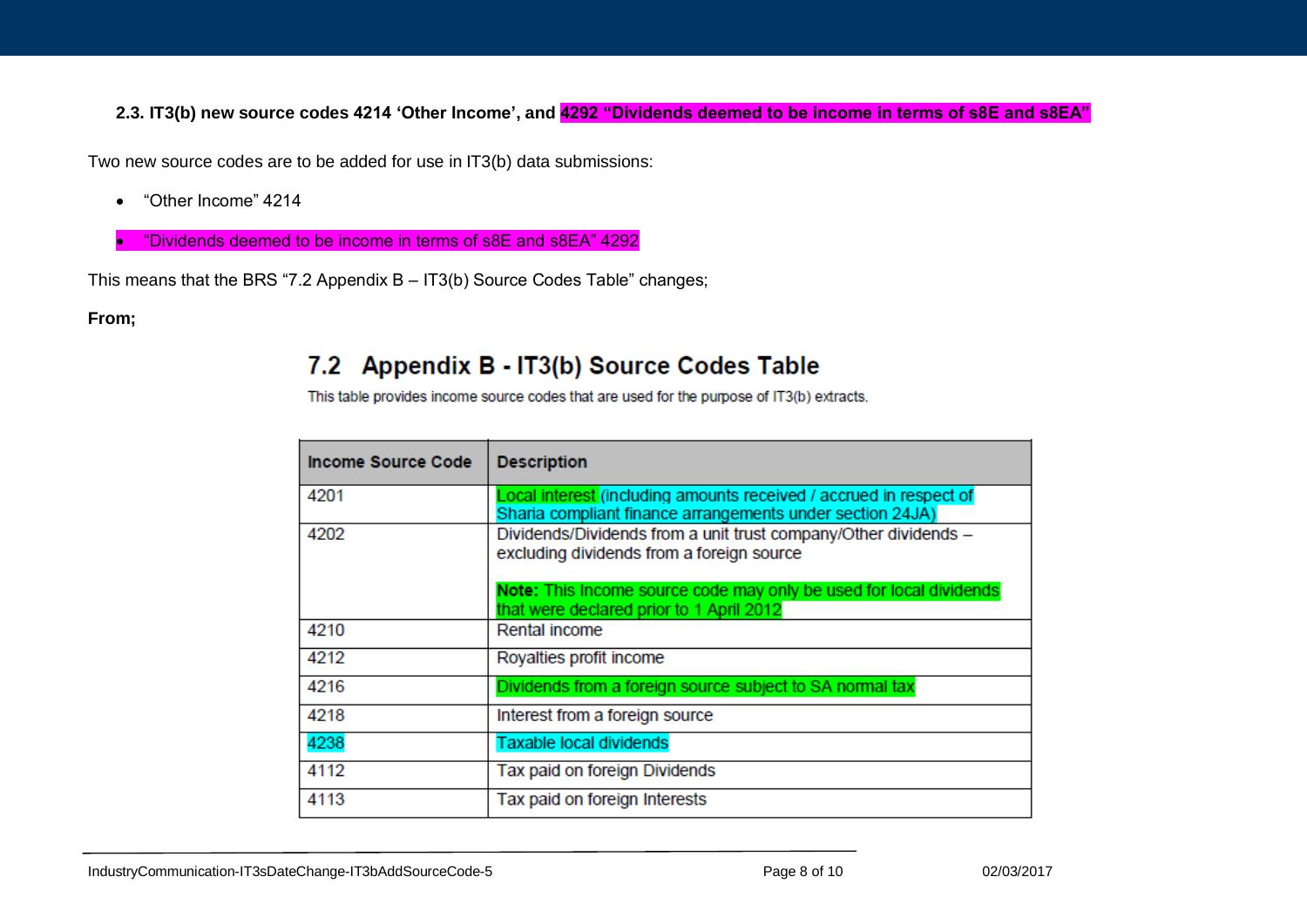# 7.2 Appendix B - IT3(b) Source Codes Table

This table provides income source codes that are used for the purpose of [T3(b) extracts.

| Income Source Code | <b>Description</b>                                                                                                                                                                                                             |
|--------------------|--------------------------------------------------------------------------------------------------------------------------------------------------------------------------------------------------------------------------------|
| 4201               | Local interest (including amounts received / accrued in respect of<br>Sharia compliant finance arrangements under section 24JA)                                                                                                |
| 4202               | Dividends/Dividends from a unit trust company/Other dividends -<br>excluding dividends from a foreign source<br>Note: This Income source code may only be used for local dividends<br>that were declared prior to 1 April 2012 |
| 4210               | Rental income                                                                                                                                                                                                                  |
| 4212               | Royalties profit income                                                                                                                                                                                                        |
| 4214               | Other Income                                                                                                                                                                                                                   |
| 4216               | Dividends from a foreign source subject to SA normal tax                                                                                                                                                                       |
| 4218               | Interest from a foreign source                                                                                                                                                                                                 |
| 4238               | Taxable local dividends                                                                                                                                                                                                        |
| 4292               | Dividends deemed to be income in terms of s8E and s8EA                                                                                                                                                                         |
| 4112               | Tax paid on foreign Dividends                                                                                                                                                                                                  |
| 4113               | Tax paid on foreign Interests                                                                                                                                                                                                  |

SARS\_External BRS\_2014\_IT3s\_v2.0.3-27-InternalUpdate-7-CommentRemovedForInsertInCR<br>Page 226 of 251

10/02/2017